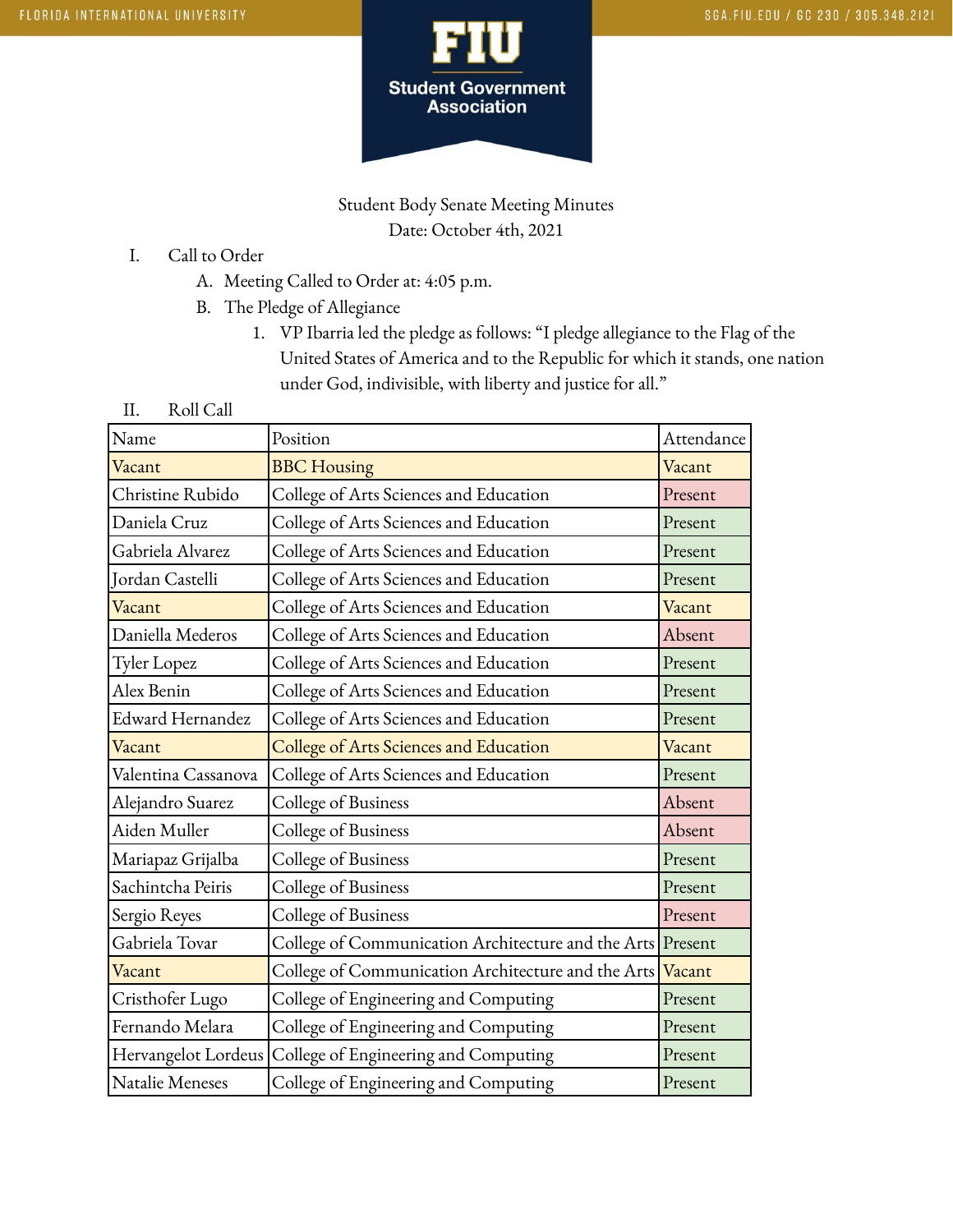| <b>Celesse Temes</b>                | College of Hospitality and Tourism Management | Absent  |
|-------------------------------------|-----------------------------------------------|---------|
| Vacant                              | College of Law                                | Vacant  |
| Manuela Jaramillo                   | College of Medicine                           | Present |
| Joshua Lovo-Morales                 | College of Nursing and Health Sciences        | Present |
| Tyra Moss                           | College of Public Health and Social Work      | Absent  |
| Joshua Mandall                      | Graduate School                               | Present |
| Vacant                              | <b>Graduate School</b>                        | Vacant  |
| Vacant                              | <b>Graduate School</b>                        | Vacant  |
| Vacant                              | <b>Graduate School</b>                        | Vacant  |
| Vacant                              | <b>Graduate School</b>                        | Vacant  |
| Jean Rodriguez                      | Honors College                                | Present |
| Vacant                              | <b>Lower Division BBC</b>                     | Vacant  |
| Zoilo Batista                       | <b>Lower Division MMC</b>                     | Present |
| Jacob Bharat                        | <b>MMC</b> Housing                            | Present |
| Sebastian Aviles                    | <b>MMC</b> Housing                            | Present |
| Taylor Sokolosky                    | <b>MMC</b> Housing                            | Absent  |
| Vacant                              | Online Student                                | Vacant  |
| Alexander Sutton                    | School of International and Public Affairs    | Present |
| David Luis                          | School of International and Public Affairs    | Present |
| Sadie Testa-Secca--                 | School of International and Public Affairs    | Absent  |
| Vacant                              | <b>Upper Division BBC</b>                     | Vacant  |
| Vacant                              | <b>Upper Division BBC</b>                     | Vacant  |
| Rodrigo Alea                        | <b>Upper Division MMC</b>                     | Present |
| Nicholas Pastrana                   | <b>Upper Division MMC</b>                     | Present |
| TOTAL NUMBER OF SENATORS PRESENT    |                                               | 26      |
| TOTAL NUMBER OF SENATORS ABSENT     |                                               | 7       |
| TOTAL NUMBER OF SENATE SEATS VACANT |                                               |         |
| Quorum Established                  |                                               |         |

- III. Approval of Minutes from Last Meeting
	- A. Senator luis moves to approve minutes from 9/27/2021 senator luis seconds, motion passes.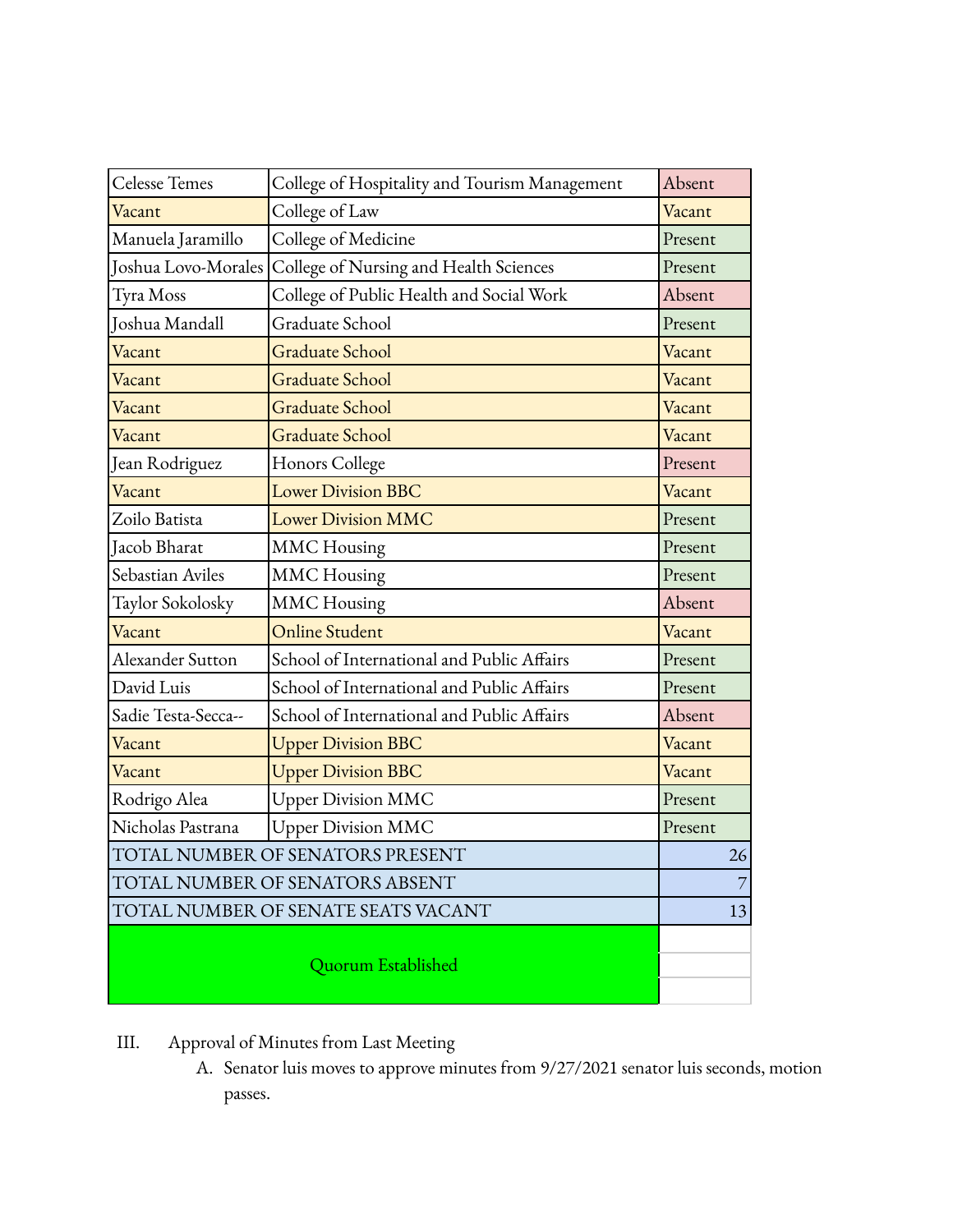- IV. Adoption of the Agenda
	- A. Senator castelli moves to adopt agenda 10/4/2021 senator lordeus seconds. Motion passes
- V. Invited Speakers
	- A. Jacob Burns Student Deans Office
	- B. Todd Lengnick Director of Caps
- VI. Committee Reports
	- A. Appropriations Committee
		- 1. Meeting will be virtual
		- 2. Panther motorsports appropriation meeting will be tomorrow
	- B. Graduate and Professional Student Committee
		- 1. Meeting will be at 12 on Thursday over zoom
		- 2. Travel request will have a formal review
	- C. University Sustainability and Innovation Committee
		- 1. Meeting will be tomorrow at 3:30
	- D. Health and Well-Being Committee
		- 1. Will meet again this Friday and discuss legislation
	- E. Student Life and Academic Concerns Committee
		- 1. Meeting tomorrow at 4pm
	- F. Committee on Rules and Administration
		- 1. Meeting on Thursday at 4pm
- VII. Executive Board Reports
	- A. Student Body President
		- 1. GameRoom modifications are underway
	- B. Senate President
		- 1. Met one on one with many of you last week
		- 2. Next senate will be at BBC
		- 3. Senate attendance is expected, any reason otherwise needs to be addressed by Sunday at noon.
		- 4. Decorum is also expected, not following decorum will result in not being able to attend senate
		- 5. Renovations for college of business are underway, anyone who is interested please reach out
	- C. Senate President Pro-Tempore
		- 1. Football game on Friday! If you are interested please reach out to E-board
		- 2. Id like to echo the sentiment of president pastrana, keeping up appropriate decorum is crucial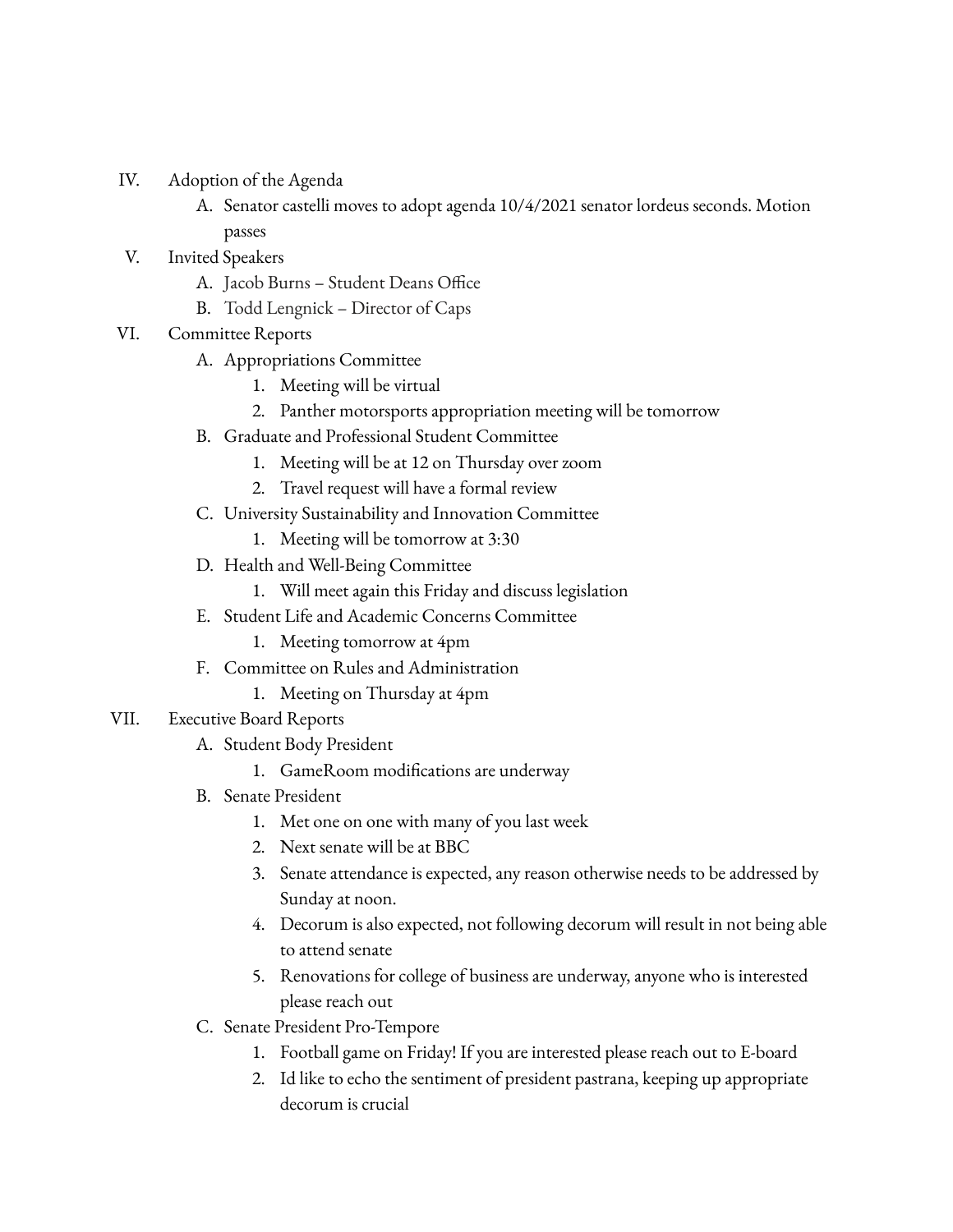- D. Senate Floor Leader
	- 1. Id like to encourage open discussions in senate! Let other senators hear what you have in mind! You never know what kind of legislation can be made like that!
- E. Student Body Vice President
	- 1. Cocoa and concerns event will be happening soon! Around the holidays to be exact
	- 2. "Pop in" to the sga office will happen Wednesday. Anyone who is interested can attend!
	- 3. Outdoor spaces is my SSIC if anyone is interested
- F. Comptroller
- G. Executive Administrator
- H. Governor of the Biscayne Bay Campus
	- 1. Very much looking forward to having senate back next week at BBC!
	- 2. We encourage everyone to come in person and observe the beautiful biscayne bay campus
	- 3. Tabling at I-75 was a success
	- 4. Cabinet met last week
	- 5. Funding for SGA may be impacted due to possible salary changes for SGA members, further information will be given within the coming weeks
- I. Chief of Staff
	- 1. Secretary of online is planning a meet and greet between senate and cabinet
		- a) We would like to encourage collaborations! Committee chairs, please be on the lookout for senators reaching out to attend meetings.
	- 2. Attending events is a high priority! While it is not mandatory this semester, we are the voice of the student body, it is important that students see their peer representatives
- J. Chief Justice
- VIII. Vetoed Legislation

A.

IX. Unfinished Business

A.

- X. New Business
	- A. Confirmation of Wrendly Mesidor for Lieutenant Governor of the Biscayne Bay Campus.
		- 1. Senator castelli moves to extend discussion period by 5 minutes, senator rubido seconds. Motion passes.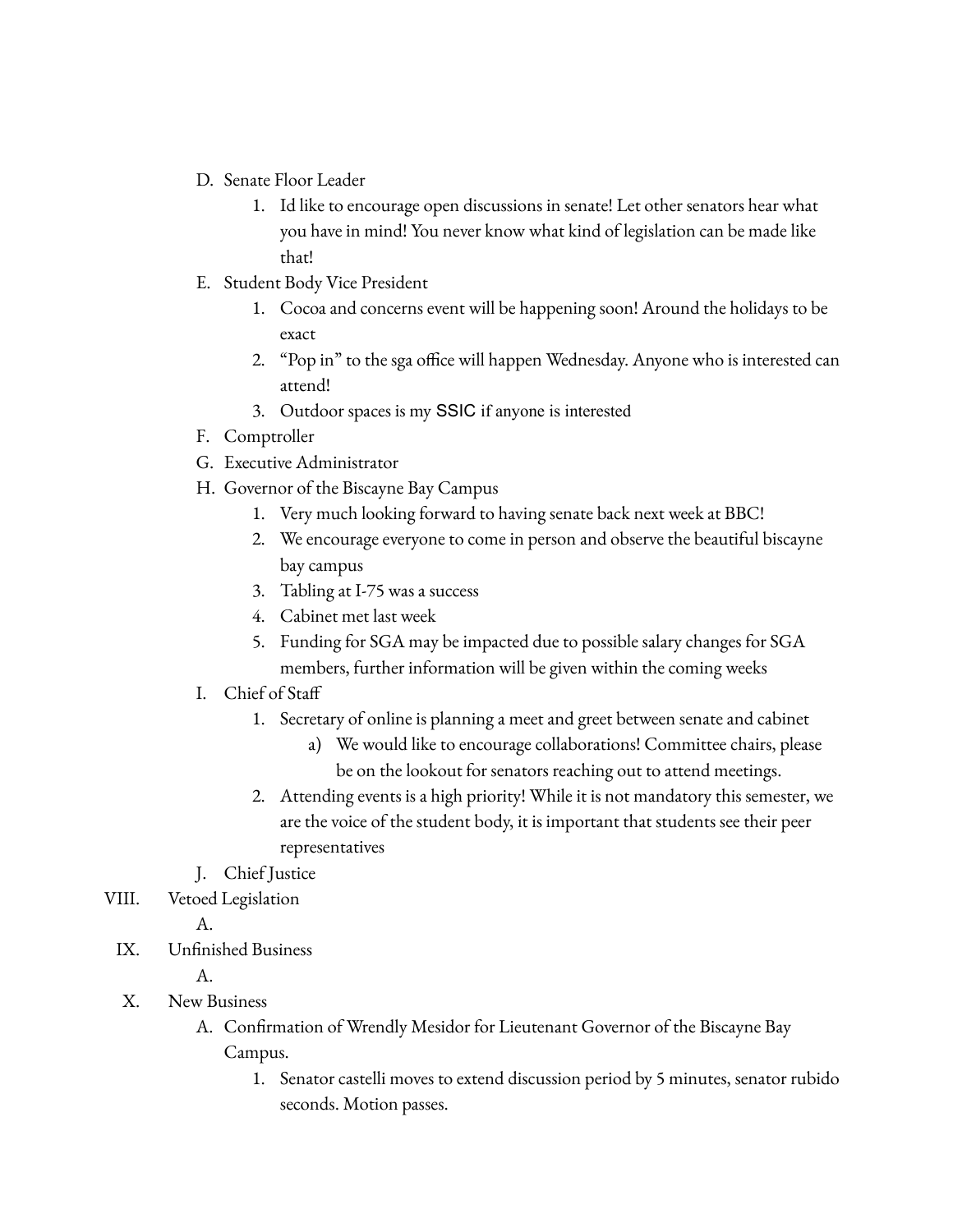- 2. Senator castelli moves to extend discussion by 3 minutes, senator sutton seconds. Motion passes
- 3. Senator rubido moves to table confirmation until next week. Senator castelli seconds. Motion passes.
- B. Confirmation of Alexandra Abad to the post of Director of Social Media and Strategic Communications
	- 1. Senator luis moves to close q&a, senator sutton seconds.
	- 2. Senator castelli moves to go into voting, senator alvarez seconds. Motion passes

| Name                 | Position                                                   | Attendance |
|----------------------|------------------------------------------------------------|------------|
| Vacant               | <b>BBC</b> Housing                                         | Vacant     |
| Christine Rubido     | College of Arts Sciences and Education                     | Absent     |
| Daniela Cruz         | College of Arts Sciences and Education                     | yay        |
| Gabriela Alvarez     | College of Arts Sciences and Education                     | yay        |
| Jordan Castelli      | College of Arts Sciences and Education                     | yay        |
| Vacant               | College of Arts Sciences and Education                     | Vacant     |
| Daniella Mederos     | College of Arts Sciences and Education                     | Absent     |
| <b>Tyler Lopez</b>   | College of Arts Sciences and Education                     | yay        |
| Alex Benin           | College of Arts Sciences and Education                     | yay        |
| Edward Hernandez     | College of Arts Sciences and Education                     | yay        |
| Vacant               | College of Arts Sciences and Education                     | Vacant     |
| Valentina Cassanova  | College of Arts Sciences and Education                     | yay        |
| Alejandro Suarez     | College of Business                                        | Absent     |
| Aiden Muller         | College of Business                                        | Absent     |
| Mariapaz Grijalba    | College of Business                                        | yay        |
| Sachintcha Peiris    | College of Business                                        | yay        |
| Sergio Reyes         | College of Business                                        | Absent     |
| Gabriela Tovar       | College of Communication Architecture and the Arts Present |            |
| Vacant               | College of Communication Architecture and the Arts Vacant  |            |
| Cristhofer Lugo      | College of Engineering and Computing                       | Present    |
| Fernando Melara      | College of Engineering and Computing                       | Present    |
| Hervangelot Lordeus  | College of Engineering and Computing                       | Present    |
| Natalie Meneses      | College of Engineering and Computing                       | Present    |
| <b>Celesse Temes</b> | College of Hospitality and Tourism Management              | Absent     |
| Vacant               | College of Law                                             | Vacant     |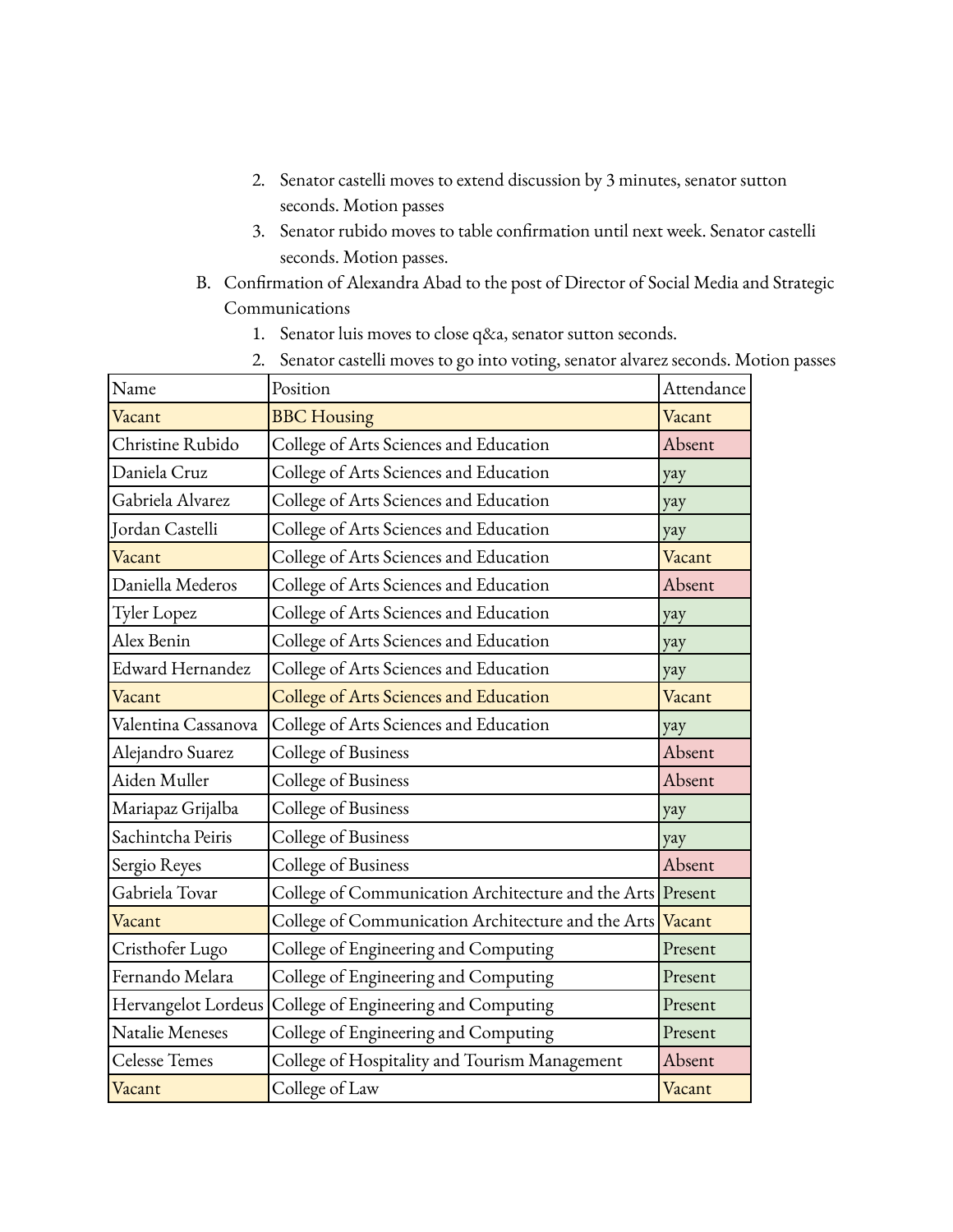| Manuela Jaramillo                   | College of Medicine                        | Present |    |
|-------------------------------------|--------------------------------------------|---------|----|
| Joshua Lovo-Morales                 | College of Nursing and Health Sciences     | Present |    |
| Tyra Moss                           | College of Public Health and Social Work   | Absent  |    |
| Joshua Mandall                      | Graduate School                            | Present |    |
| Vacant                              | <b>Graduate School</b>                     | Vacant  |    |
| Vacant                              | <b>Graduate School</b>                     | Vacant  |    |
| Vacant                              | <b>Graduate School</b>                     | Vacant  |    |
| Vacant                              | <b>Graduate School</b>                     | Vacant  |    |
| Jean Rodriguez                      | Honors College                             | Absent  |    |
| Vacant                              | <b>Lower Division BBC</b>                  | Vacant  |    |
| Zoilo Batista                       | <b>Lower Division MMC</b>                  | Present |    |
| Jacob Bharat                        | <b>MMC</b> Housing                         | Present |    |
| Sebastian Aviles                    | <b>MMC</b> Housing                         | Present |    |
| Taylor Sokolosky                    | <b>MMC</b> Housing                         | Absent  |    |
| Vacant                              | <b>Online Student</b>                      | Vacant  |    |
| Alexander Sutton                    | School of International and Public Affairs | Present |    |
| David Luis                          | School of International and Public Affairs | Present |    |
| Sadie Testa-Secca--                 | School of International and Public Affairs | Absent  |    |
| Vacant                              | <b>Upper Division BBC</b>                  | Vacant  |    |
| Vacant                              | <b>Upper Division BBC</b>                  | Vacant  |    |
| Rodrigo Alea                        | <b>Upper Division MMC</b>                  | Present |    |
| Nicholas Pastrana                   | <b>Upper Division MMC</b>                  | Present |    |
| TOTAL NUMBER OF SENATORS PRESENT    |                                            |         | 24 |
| TOTAL NUMBER OF SENATORS ABSENT     |                                            |         | 10 |
| TOTAL NUMBER OF SENATE SEATS VACANT |                                            |         | 13 |
| Quorum Established                  |                                            |         |    |

# C. S.R. 02 006 *Mental Health and Suicide Awareness Act*

- 1. Senator sutton moves to enter 3 minute discussion period, senator castelli seconds. Motion passes
- 2. Senator castelli moves to vote by unaminous consent, senator sutton seconds. Motion passes.